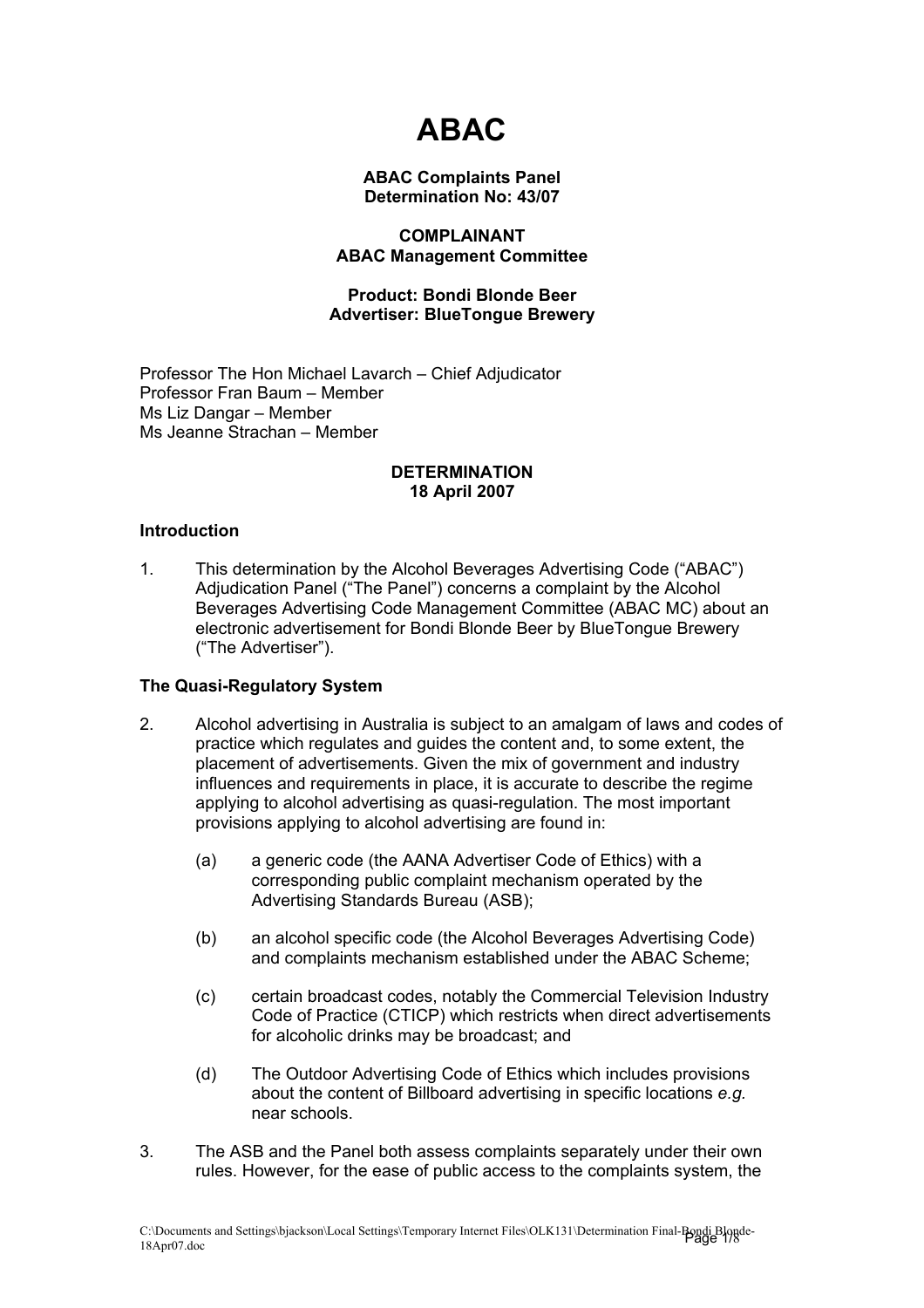ASB receives all complaints about alcohol beverage advertisements and forwards a copy of all complaints to the Chief Adjudicator of the ABAC.

- 4. The Chief Adjudicator of the ABAC then determines if the complaint raises issues which are solely within the province of the AANA Code of Ethics. If not, then the complaint will be forwarded to the ABAC Adjudication Panel for consideration. If only AANA Code issues are raised, then the matter is determined by the ASB.
- 5. The complaints raise concerns under the ABAC and accordingly are within the Panel's jurisdiction.
- 6. The ABAC scheme is sponsored by the four alcohol industry peak bodies, namely:
	- Australian Associated Brewers Inc (AAB)
	- Distilled Spirits Industry Council of Australia (DSICA)
	- Liquor Merchants Association of Australia Ltd (LMA)
	- Winemakers Federation of Australia Inc (WFA)

and compliance with the scheme is a commitment undertaken by companies which are members of one of the peak bodies. The advertiser is not a member of one of the four industry bodies but has voluntarily submitted itself to the scheme for the purposes of the assessment of the advertisement.

## **The Complaint Timeline**

- 7. The confidential complaint is in the form of a letter dated 22 March 2007 which was received by the ABAC Adjudication Panel on 22 March 2007.
- 8. The Panel endeavours to determine complaints within 30 business days of receipt of the complaint, but this timeline depends on the timely receipt of materials and advice and the availability of Panel members to convene and decide the issue.

## **Pre-vetting Clearance**

9. The quasi-regulatory system for alcohol beverages advertising features independent examination of most proposed advertisements against the ABAC prior to publication or broadcast. Although the advertiser is not a member of an industry peak body or a signatory to the Code, it is understood that the advertiser did submit the advertisement for pre-vetting and that approval was not given.

#### **The Advertisement**

- 10. The complaint concerns a 40 second advertisement which was viewed on the advertiser's website.
- 11. The opening shot is a black screen with white writing: "This commercial has not been approved by the Alcohol Board of Ethics".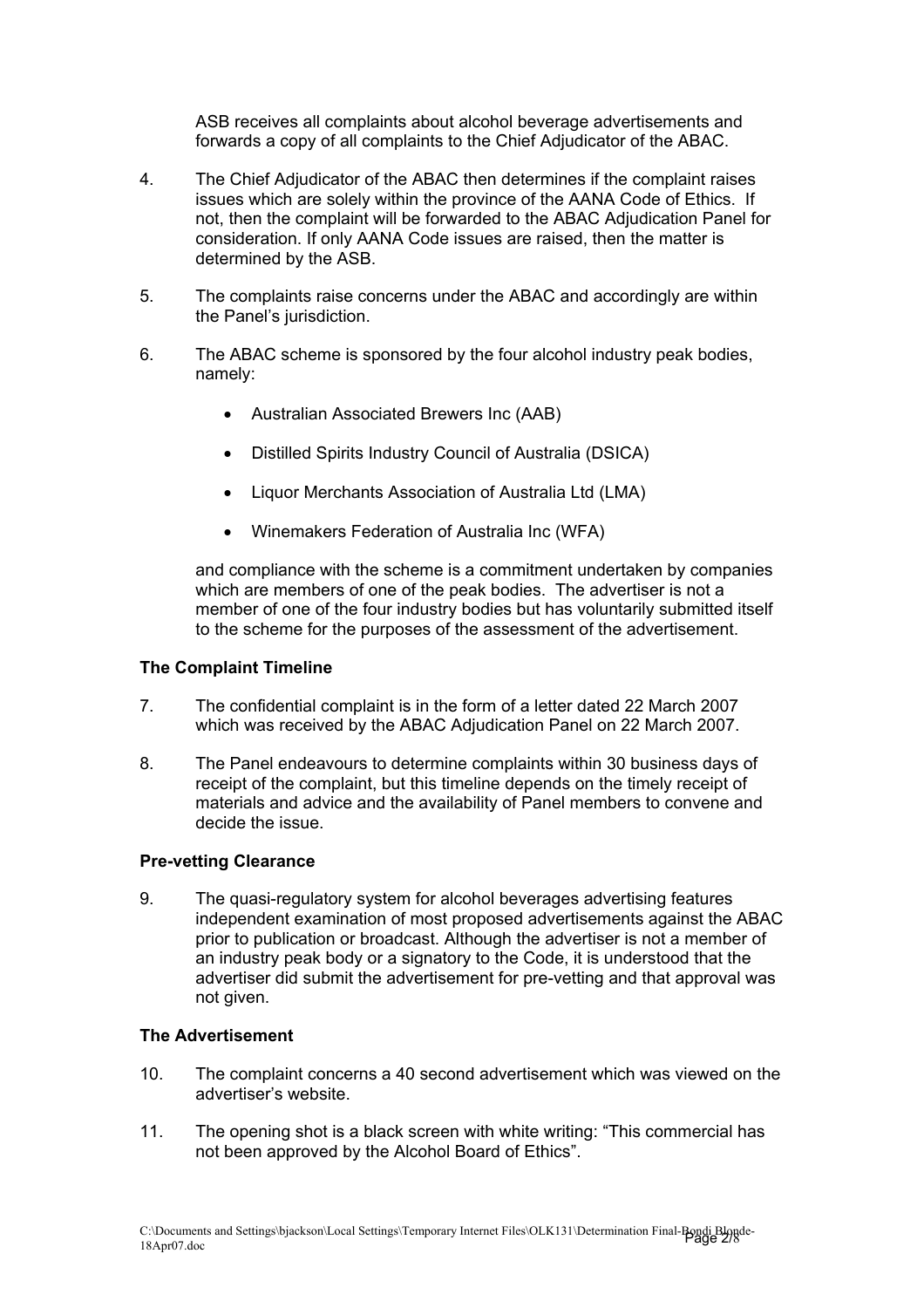- 12. The advertisement then cuts to the opening scene showing a huge wave being ridden by a surfer on a board. A helicopter enters from left-hand side and flies across and disappears off to the right. The door of the helicopter is open and a man is seen watching the surfer.
- 13. While the surfer continues to ride the wave the voice-over commences:

V1 – "And Kobe Abberton … wow, this is the wave of the day."

V2 – "That's why the bloke's a legend back home."

V1 – "That was awesome."

The surfer rides the giant wave in.

V1 – "And I don't think Kobe will be buying any beers tonight somehow."

13. The surfer (Kobe) gets off board and stands up in waist deep water.

A bottle of beer is thrown to him which he catches in his right hand and starts to drink. Head and shoulders shot of him drinking the beer.

14. Voice over continues:

V1 – "I wonder what does go down best after a wave like that."

V2 – "Yeah."

Background noise can be heard of blokes calling out: "On ya mate", "Yo Bra".

15. The camera pans back to Kobe who is still waist high in water still drinking the beer.

A blonde-haired woman bobs up from under the water next to Kobe; she touches him on the body.

16. V1 – "Whoa, hello, here you go – that's gotta be a Bondi Blonde right there."

The blonde-haired woman stands up next to Kobe, snatches the bottle of beer from him and drinks the rest of it.

V2 – "That's a Bondi Blonde alright."

17. Long close up shot of her breasts in white bikini top as she drinks the beer watched by Kobe.

V1 – "Unbelievable."

V2 – "Well, you know what they say … nothing goes down like a Bondi Blonde."

18. The blonde-haired woman holds up bottle of beer out in front of her and the words "Nothing goes down like a Bondi Blonde" appear on the screen, printed across the shot of her breasts.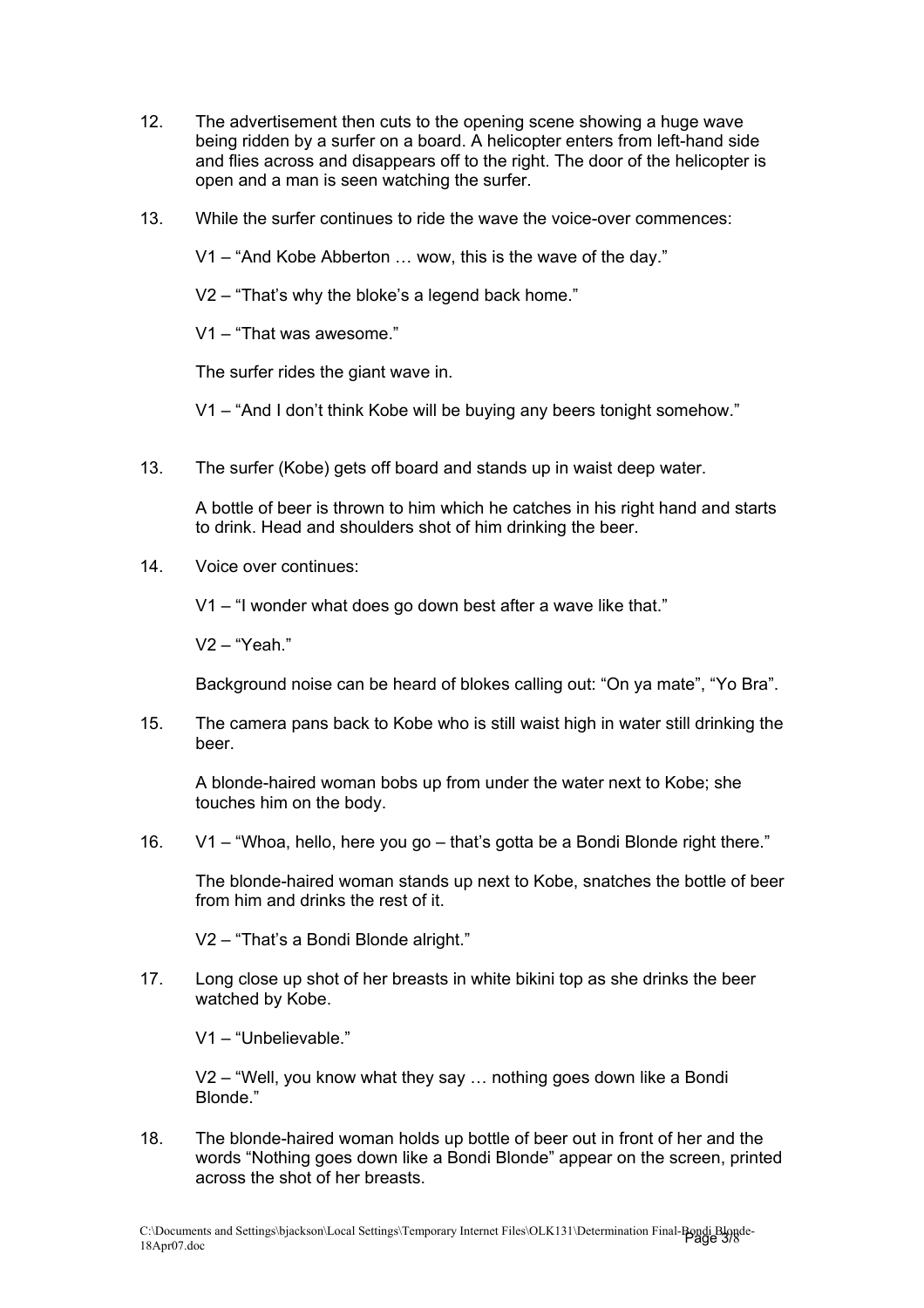19. The final frame is a black screen with the words "Bondi Blonde would like to inform the general public beer & water don't mix … It spoils the beer."

# **The Complaint**

- 20. The Complainant argues that:
	- The blatant use of ABAC in its promotion with the statement "This commercial has not been approved by the Alcohol Beverages Advertising Code" shown at the beginning, seeks to establish its self described credentials on the website as a "controversial ad".
	- Potentially breaches clause (c) (i) of the Code regarding possible contribution to the achievement of sexual success.
	- Potentially breaches clause (d) (i) regarding consumption in connection with water sports.

## **The ABAC**

- 21. The ABAC provides in section (a) that advertisement for alcohol beverages must present a mature, balanced and responsible approach to the consumption of alcohol beverages.
- 22. Section (c) (i) states that advertising must not suggest that the consumption or presence of alcohol beverages may create or contribute to a significant change in mood or environment, and accordingly
	- (i) must not depict the consumption or presence of alcohol beverages as a cause of or contributing to the achievement of personal, business, social, sporting, sexual or other success.
- 23. Section (d) provides that an advertisement not must depict any direct association between the consumption of alcohol beverages, other than low alcohol beverages, and the operation of a motor vehicle, boat or aircraft or the engagement in any sport (including swimming and water sports) or potentially hazardous activity, and accordingly:
	- (i) any depiction of the consumption of alcohol beverages in connection with the above activities must not be represented as having taken place before or during engagement of the activity in question and must in all cases portray safe practices.

## **Arguments in Favour of the Complaint**

- 24. In favour of the complaint it can be argued that the advertisement breaches:
	- Section (a) of the ABAC by presenting an irresponsible approach to alcohol consumption by declaring that the advertisement has not been approved under the ABAC system.
	- Section (c) (i) of the ABAC by suggesting the consumption or presence of the product contributes to a significant change in mood by: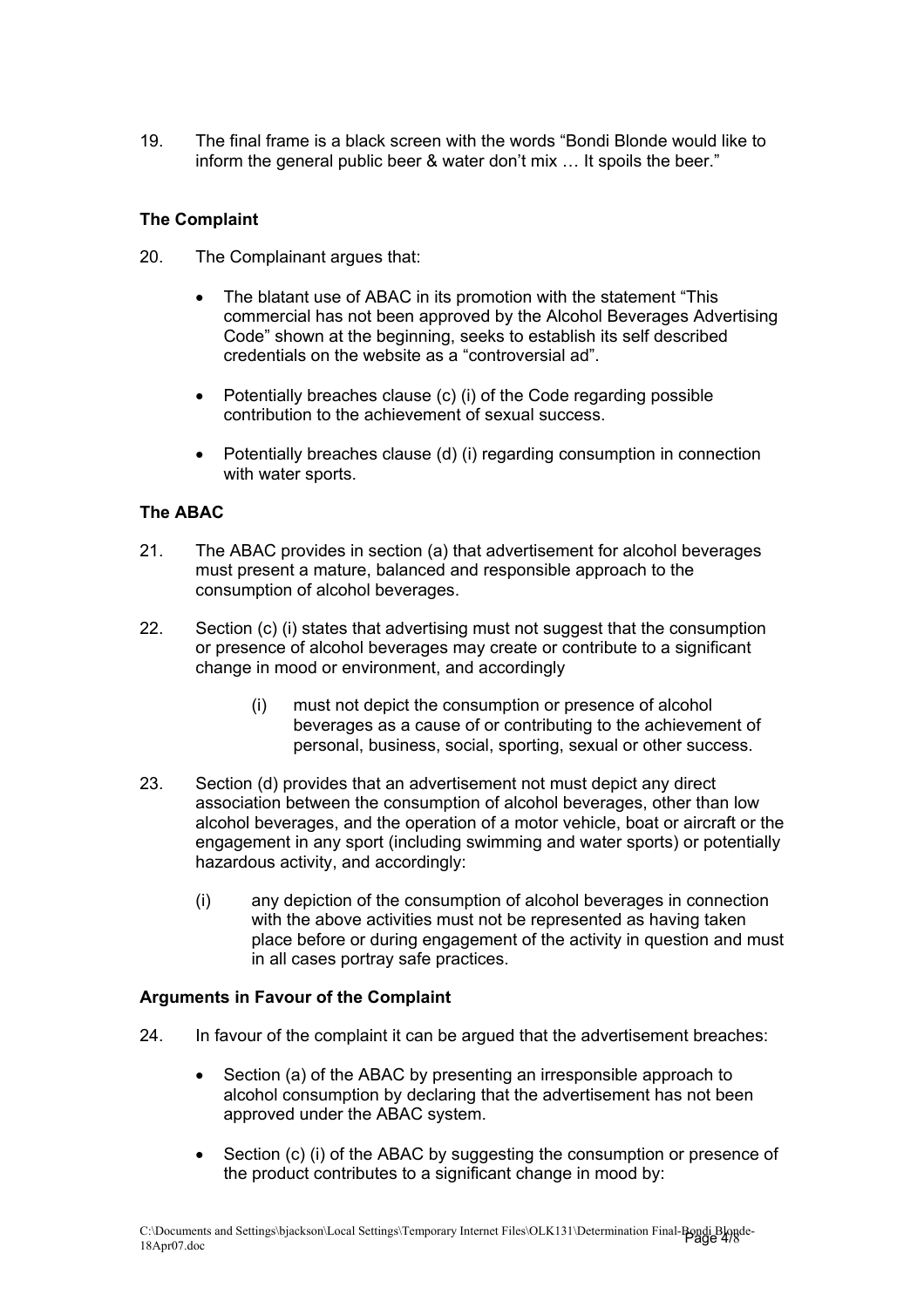- o Depicting the male character drinking the product while the blonde-haired female character is below the water next to the male character, and
- o Combining this scene with voice-over "nothing goes down like a Bondi Blonde".

which together suggest the presence and/or consumption of the product led to the performance of a sexual act.

• Section (d) of the ABAC by depicting the consumption of the product during the act of surfing and/or wading through the surf.

## **The Advertiser's Comments**

- 25. The Advertiser responded to the complaint by way of letter dated 10 April 2007. The principal points made by the Advertiser were:
	- At no stage did they intend to offend or depict "the performance of a sexual act".
	- Their intention was to showcase the great Australian sport of surfing and highlight the surfer Kobe Abberton. Bondi Blonde is sponsoring a documentary featuring Kobe Abberton as part of their marketing mix to promote Bondi Blonde as a Low Carb Beer to fit in with the Australian lifestyle.
	- The strap line "Nothing goes down like a Bondi Blonde" is not offensive and their research results show it is more a tongue in cheek, fun reminder of good times and small waist and a good body.
	- The commercial was produced to go to cinema to support their sponsorship of the documentary.
	- It does not breach the code by suggesting the consumption of presence of the product contributes to a significant change in mood.
	- The target group for Bondi Blonde is 18+ health conscious.

## **The Panel's View**

#### **Preliminary Matters**

- 26. The ABAC Scheme is sponsored by the four peak alcohol industry bodies and relies on the commitment of members of the peak bodies for its effectiveness. The advertiser is not a member of a relevant industry peak body and is not bound by the ABAC Scheme.
- 27. Despite not being legally required to do so, the advertiser voluntarily submitted the advertisement for pre-vetting clearance. Approval was not granted. Notwithstanding the rejection of the advertisement, the advertiser has proceeded to use the ad on its website and has made a particular point of stating that the ad has not been approved under the ABAC Scheme. It would seem that this reference is used to promote the ad as being controversial.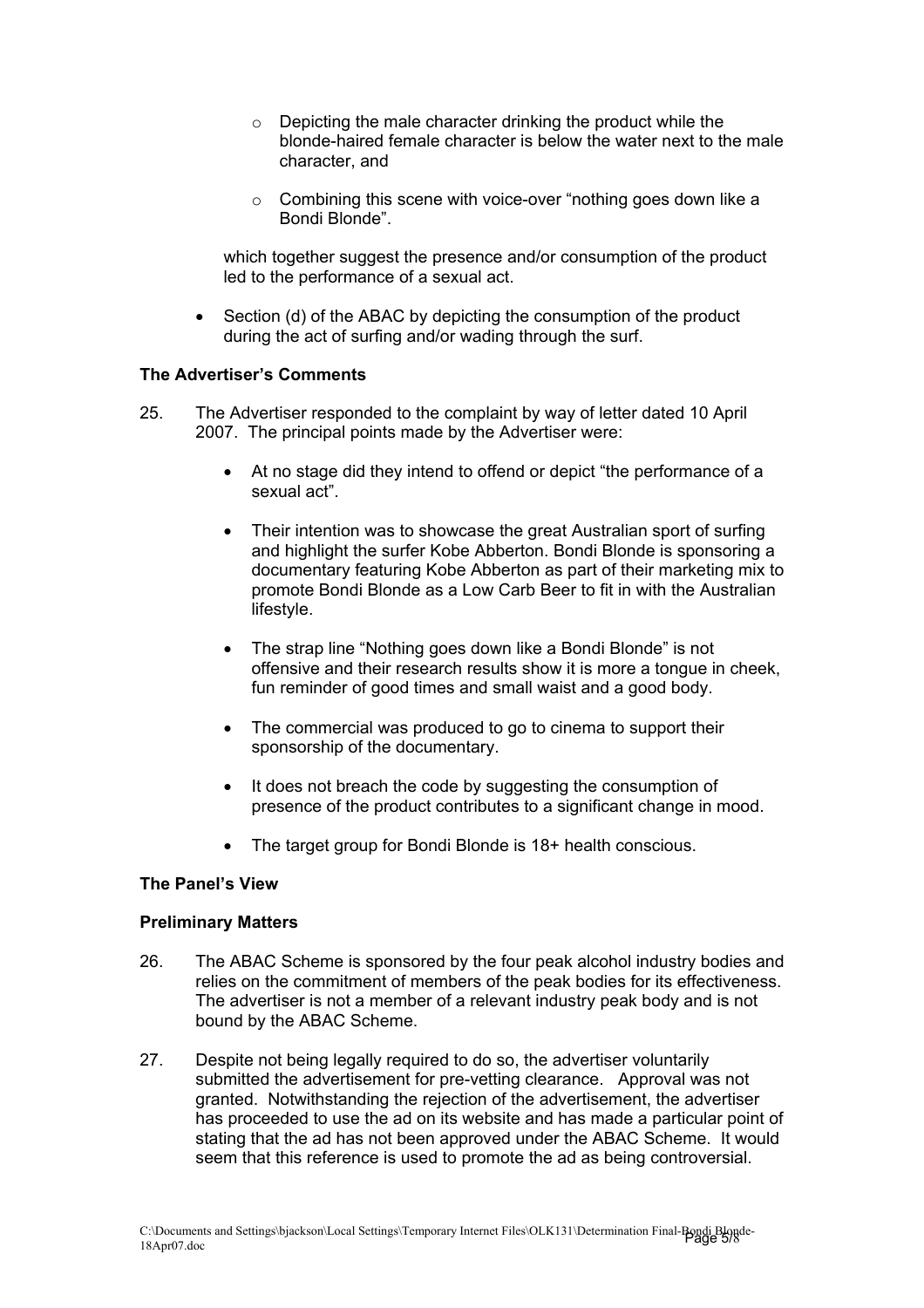- 28. The ABAC Management Committee has lodged this complaint. The Management Committee comprises of a representative from each of the four industry associations, as well as a representative from Government and the Advertising Federation of Australia. This is the only occasion that the Panel has dealt with a complaint lodged by the ABAC Scheme's Management Committee.
- 29. The Adjudication Panel is entirely independent of the alcohol industry and the Management Committee. The Committee has a governance role in the entire ABAC Scheme, including the complaints process; however the Panel alone decides complaints. In reaching its decision in this case, the Panel has followed the same process and applied the same practices as it does in each of its determinations.

## **The Issues**

- 30. The complaint raises several issues, namely:
	- Does the advertisement breach section (a) by irresponsibly using its rejection of pre-vetting clearance to promote the advertisement as "controversial"?
	- Does the advertisement breach section (c) by suggesting the presence or consumption of the product contributes to the achievement of sexual success?
	- Does the advertisement breach section (d) by depicting a direct association between the consumption of alcohol and the engagement of sport, in this case surfing?
- 31. Section (a) of the ABAC provides that advertisements must present a mature, balanced and responsible approach to the consumption of alcohol. The section then goes on to specify particular instances where this standard will not be met, which focus on the encouragement of excessive consumption, under-age drinking and the promotion of "offensive behaviour". The issue before the Panel is whether the actions of the advertiser in seeking prevetting clearance and then failing to gain this approval, but using this rejection in promoting the advertisement as controversial, breach the standard in section (a).
- 32. The interpretation of section (a) has been before the Panel on previous occasions. In its Determination 40/05, the Panel considered complaints about a television advertisement which made reference to a fictional previous complaint about an advertisement; and suggested that the complainant be contacted by consumers of the product who disapproved of the complaint. This Determination considered the scope of section (a) and whether it established a sufficiently general standard of responsibility in alcohol advertising to cover a concern which was not related to alcohol use or product branding as such.
- 33. The Panel concluded that, while the advertisement was arguably "offensive", the standard in section (a) did not cover the concerns expressed by the complainants. It is clear that reference to "offensive behaviour" in section (a) relates to depictions of alcohol-affected behaviour, and it is artificial and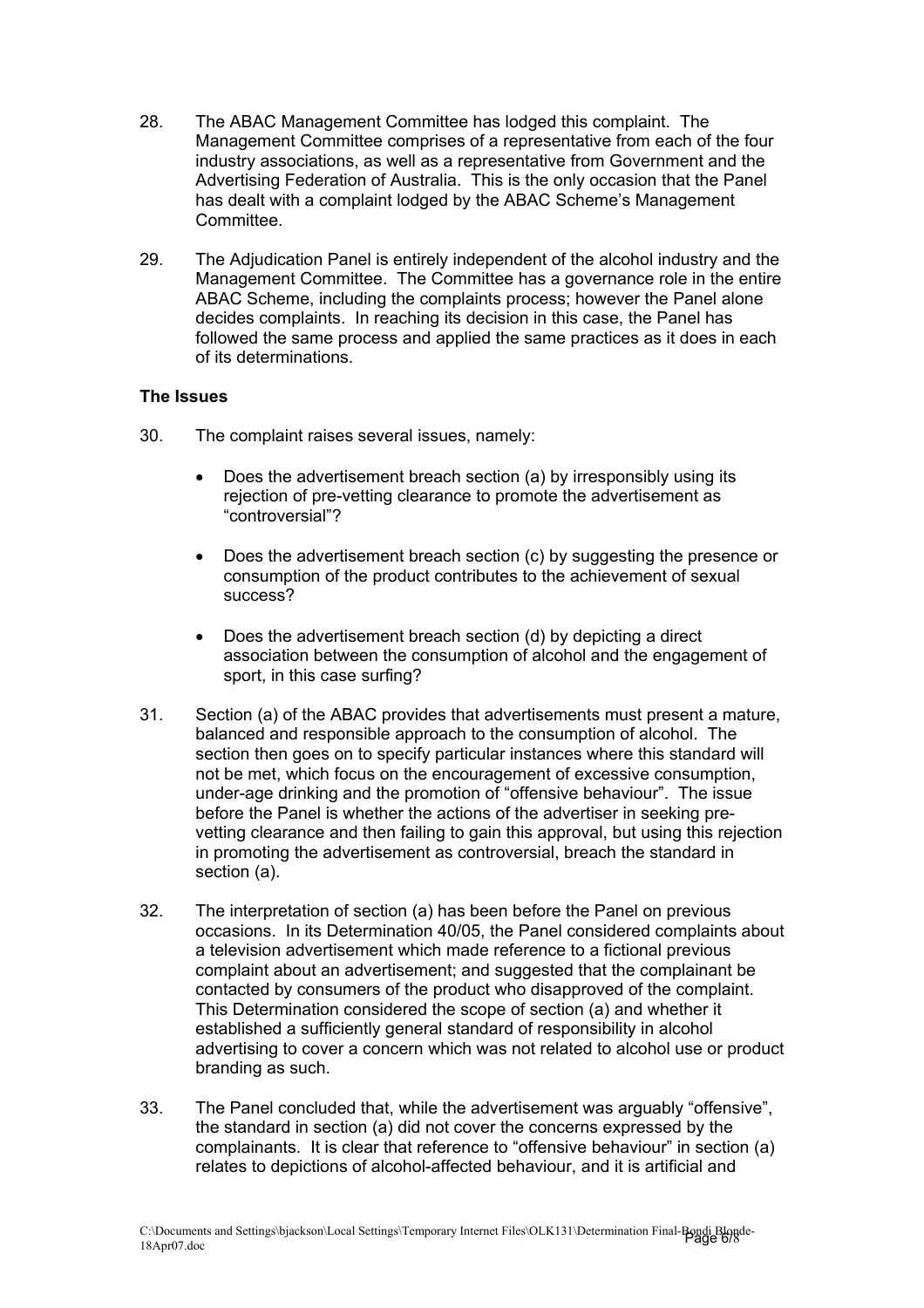unsustainable to attempt to extend the section's meaning to include more general concerns about the appropriateness of an advertisement.

- 34. The Panel believes a similar conclusion must be reached in this case. While it is arguably irresponsible and "offensive" to the spirit of the ABAC to use the system to create some public controversy and attract some "free media" to the product, such actions are not captured by the standards in the ABAC. The Panel can only apply the Code as it is written; and the marketing tactic adopted by the advertiser in using the ABAC pre-vetting process is neither prohibited nor endorsed by the Code. The Code simply does not deal with such a tactic.
- 35. The second issue revolves around section (c) (i) of the ABAC. This provision requires that advertisements must not suggest that the consumption or presence of alcohol creates or contributes to a significant change in mood or environment and must not depict alcohol as a contributor to the achievement of sexual success. The complaint argues that the advertisement breaches this standard.

36. The advertisement makes extensive use of sexual imagery and connotations about oral sex. Specifically, the advertisement features:

- The unexpected appearance of the beautiful blonde female character from the waist deep water immediately in front of the male character;
- The female character's touching of the male;
- The banter between the commentators which has sexual connotations;
- The prolonged shot of the female character's torso and bikini top;
- The juxtaposition of these shots and the voiceover of the product slogan "You know what they say – nothing goes down like a Bondi blonde".
- 37. The Panel has made a number of previous determinations which turn on section (c) (i) of the ABAC. The ABAC does not prohibit the use of sexual imagery in advertising. Ads can be sexy and characters used in ads are able to be portrayed as sexually confident. What is prohibited is the suggestion that the presence of alcohol causes a significant change in mood and that alcohol contributes to sexual success.
- 38. It is sometimes a matter of fine judgment as to whether a particular advertisement crosses the line from being "sexy" and strays into suggesting that alcohol contributes to sexual success. In making this judgement, the Panel endeavours to apply a common sense approach which reflects community standards about the depiction of sexuality. In this case, the Panel believes the advertisement does breach the standard in section (c). The imagery, combined with the banter between the commentators and the change in mood in the advertisement after the introduction of the product, demonstrates that the advertisement offends section (c).
- 39. The final issue raised by the complaint is whether section (d) of the ABAC is breached. This section provides that advertisements are not to depict any direct association between the consumption of alcohol and the engagement in